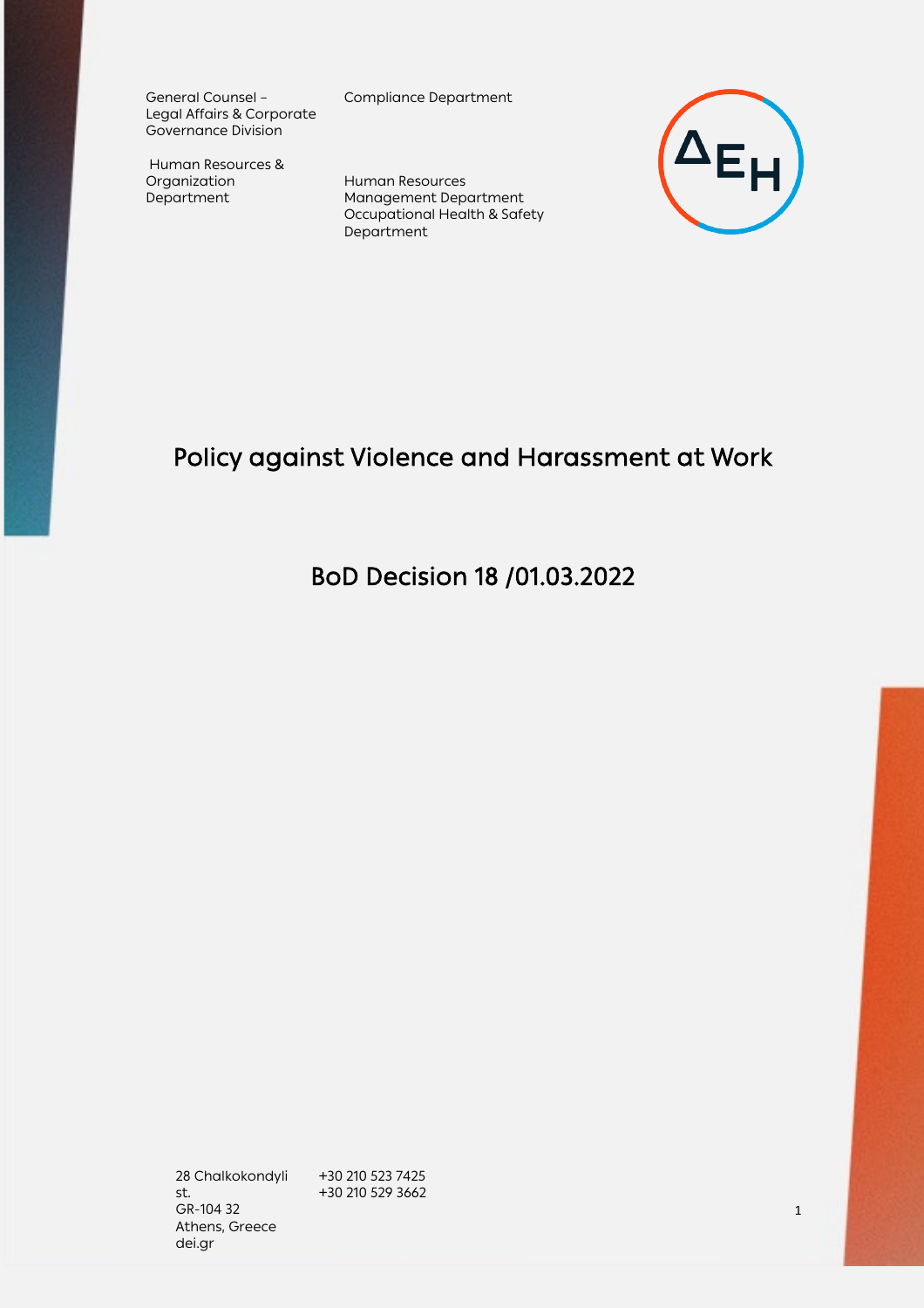

## Table of contents

| <b>PURPOSE</b>                                                                        | 3 |
|---------------------------------------------------------------------------------------|---|
| <b>FIELD OF APPLICATION</b>                                                           | 3 |
| <b>DEFINITIONS</b>                                                                    | 4 |
| ZERO TOLERANCE DECLARATION ON VIOLENCE AND HARASSMENT                                 | 5 |
| MEASURES FOR PREVENTING AND COMBATTING INCIDENTS OF<br><b>VIOLENCE AND HARASSMENT</b> | 6 |
| <b>CONFIDENTIALITY AND NON-DISCLOSURE</b>                                             | 8 |
| <b>FINAL PROVISIONS</b>                                                               | 8 |
| <b>ANNEX1</b>                                                                         | 9 |
| <b>EXAMPLES OF HARASSMENT AND VIOLENCE:</b>                                           | 9 |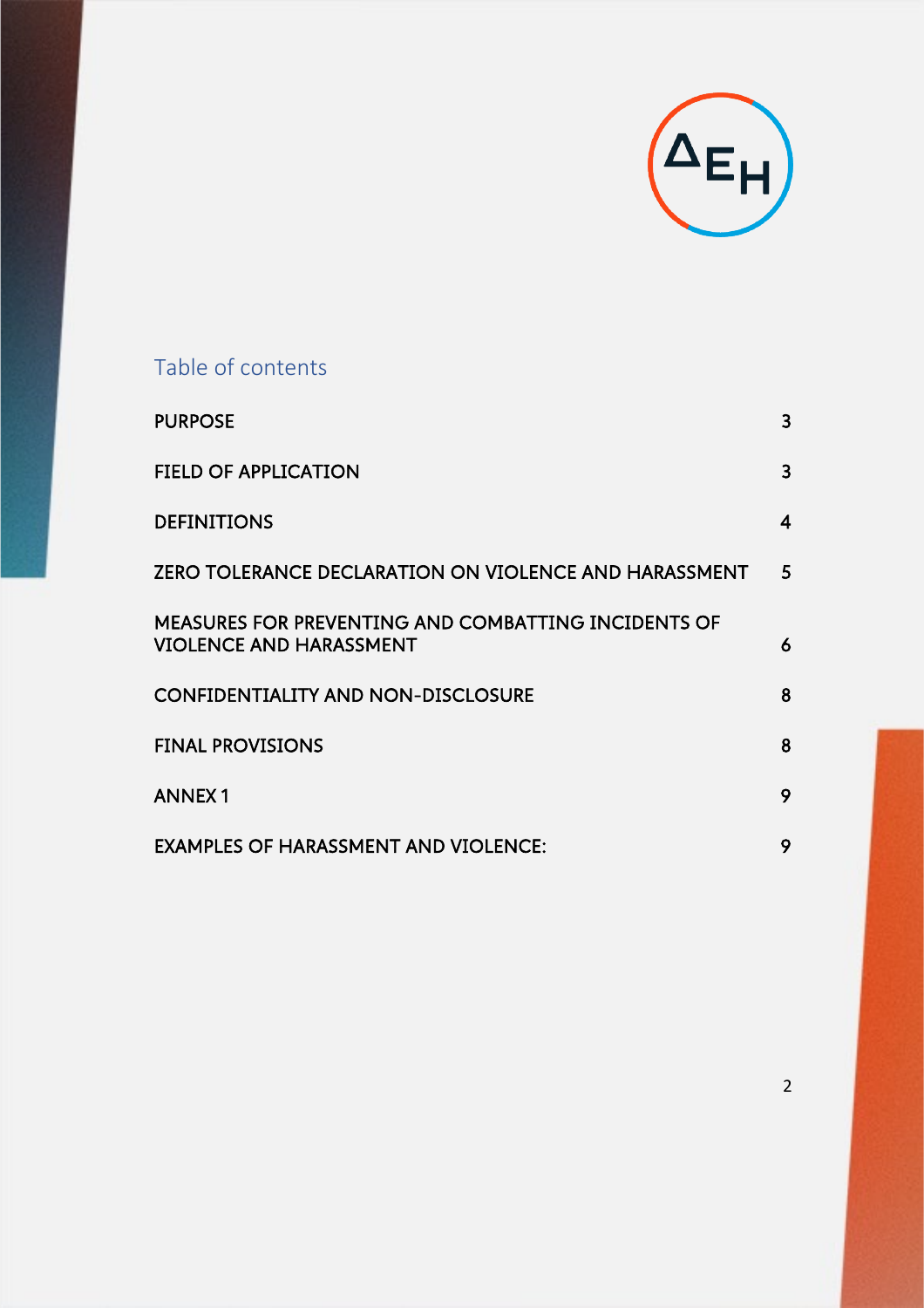

#### <span id="page-2-0"></span>PURPOSE

By the present policy, PPC S.A. aims to prevent and combat any form of violence and harassment while performing work, whether related to or resulting from it.

#### <span id="page-2-1"></span>FIELD OF APPLICATION

This policy shall cover all employees of the Company and in particular the members of the management, employees with a contract of employment (fixed-term and indefinite), those providing services under paid or unpaid mandate contracts, project contracts, independent service contracts and temporary employment contracts, interns, apprentices and volunteers, as well as those employed through third party service providers. It shall also cover employees whose employment relationship has ended and persons applying for a job.

The policy shall be applied :

(a) at the workplace, including public and private places and places where the employee is engaged in work, receives pay, takes a break, in particular, for rest or eating, in sanitary facilities, locker rooms or accommodation provided by the Company,

(b) to commuting and business trips, training, as well as work-related events and social activities; and

(c) during work-related communications, including those carried out through information and communication technologies.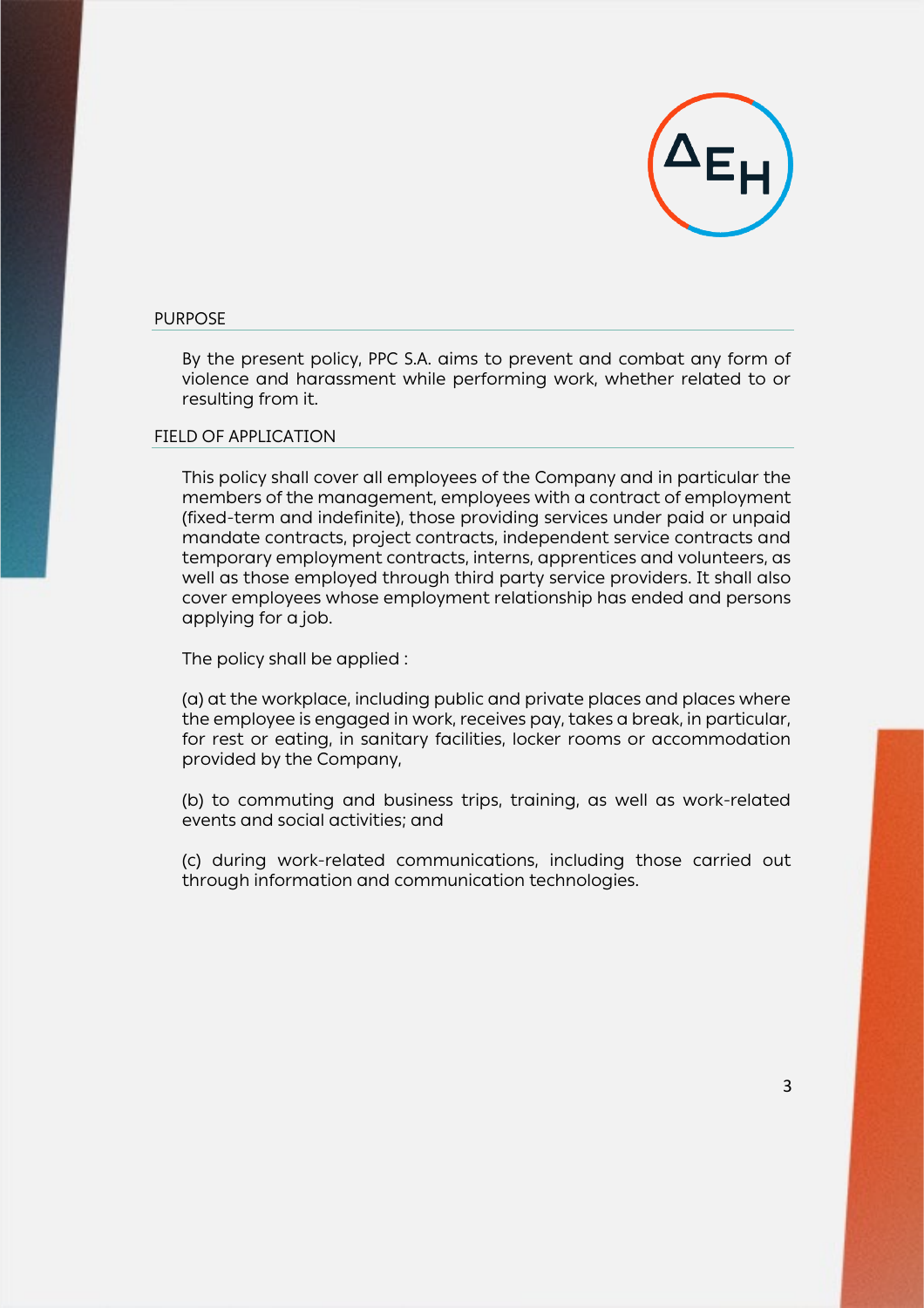

## <span id="page-3-0"></span>DEFINITIONS

"Violence and harassment" means those forms of conduct, acts, practices or threats thereof, which are intended, lead or are likely to lead to physical, psychological, sexual or financial harm, whether manifested as an isolated incident or repeatedly. The above term includes but is not limited to, forms of conduct whose purpose or effect is to violate human dignity and create an intimidating, hostile or aggressive environment, regardless of whether they constitute a form of discrimination.

"Gender-based harassment" means any form of conduct related to a person's gender that have the purpose or effect of violating human dignity and creating an intimidating, hostile, degrading, humiliating or aggressive environment. The above forms of conduct include sexual harassment, as provided for in Law 3896/2010, as well as forms of conduct related to gender orientation, gender expression, identity or gender characteristics.

"Reprehensible behaviour" related to incidents of violence and harassment means dangerous, immoral or illegal practices that take place in the workplace or in the context of the Company's activities and which include, but are not limited to, mobbing, bullying, threats, extortion, insult, defamation, discrimination based on gender, sexual orientation, colour, age, national origin, religious and/or political beliefs, or family status. Examples of harassment/violence are listed in Annex 1.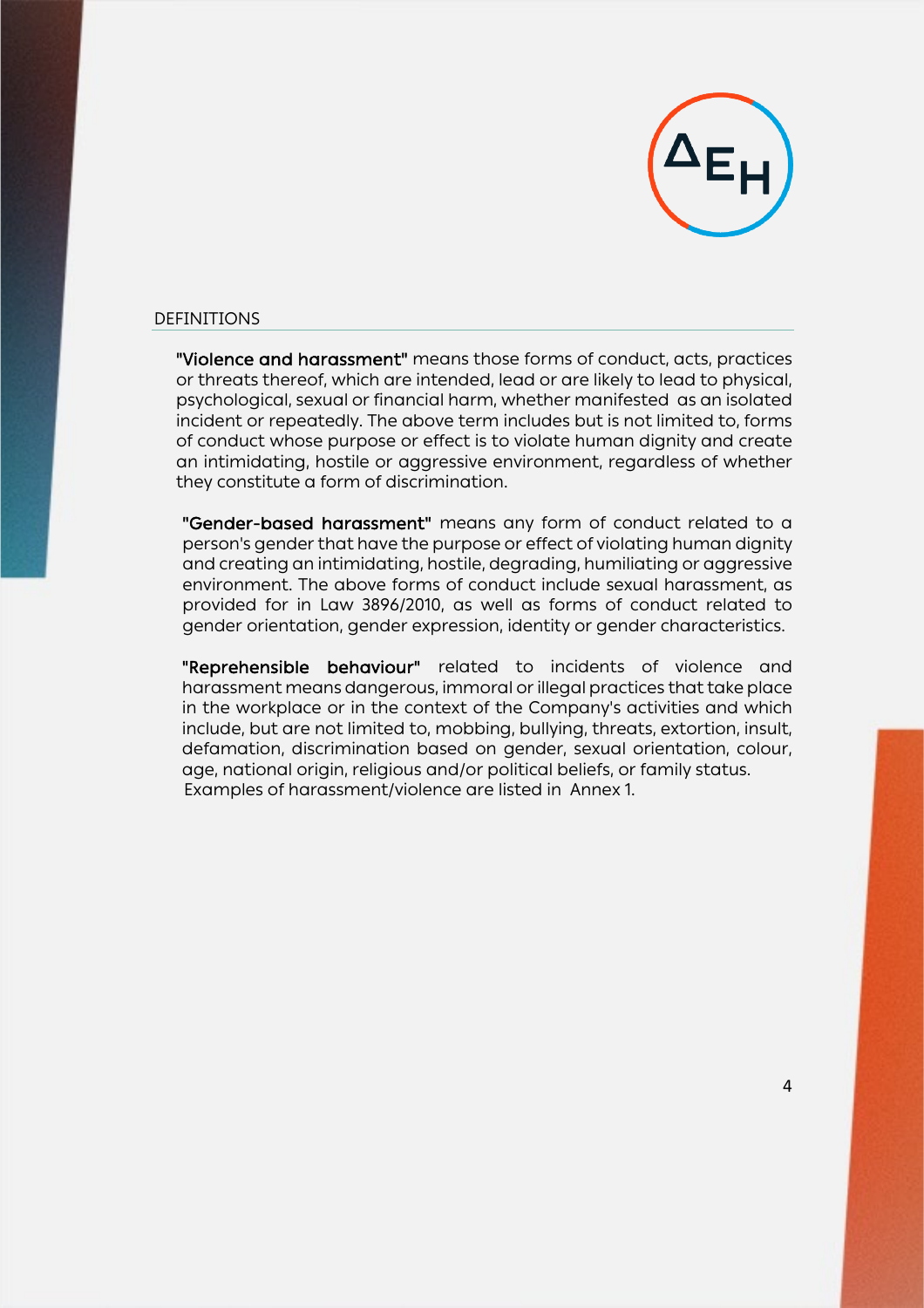

## <span id="page-4-0"></span>ZERO TOLERANCE DECLARATION ON VIOLENCE AND HARASSMENT

PPC S.A. is explicitly and clearly opposed to and takes a stand against any form of violence and harassment that occurs during work, either related to it or resulting from it.

In particular, the Company shall be committed:

- to integrating and generally strengthening preventive and repressive mechanisms and procedures for addressing and eliminating incidents of workplace violence and harassment;
- to receiving, investigating and handling any relevant report/complaint with confidentiality and respect for human dignity, and not placing any kind of obstacles in the receipt, investigation and handling of such complaints, in accordance with the Company's Enforcement Policy & Report/Complaint Management Procedure;
- not to victimising the person who has been harassed or suffers violence, and not to take any action that may be described as 'revenge' or 'retaliation';
- to taking all appropriate measures and make all reasonable adjustments to working conditions in order to support employees who are victims of domestic violence, when such incident comes to the knowledge of the Company;
- to providing assistance and access to any competent public, administrative or judicial authority during the investigation of any incident of violence or harassment.

5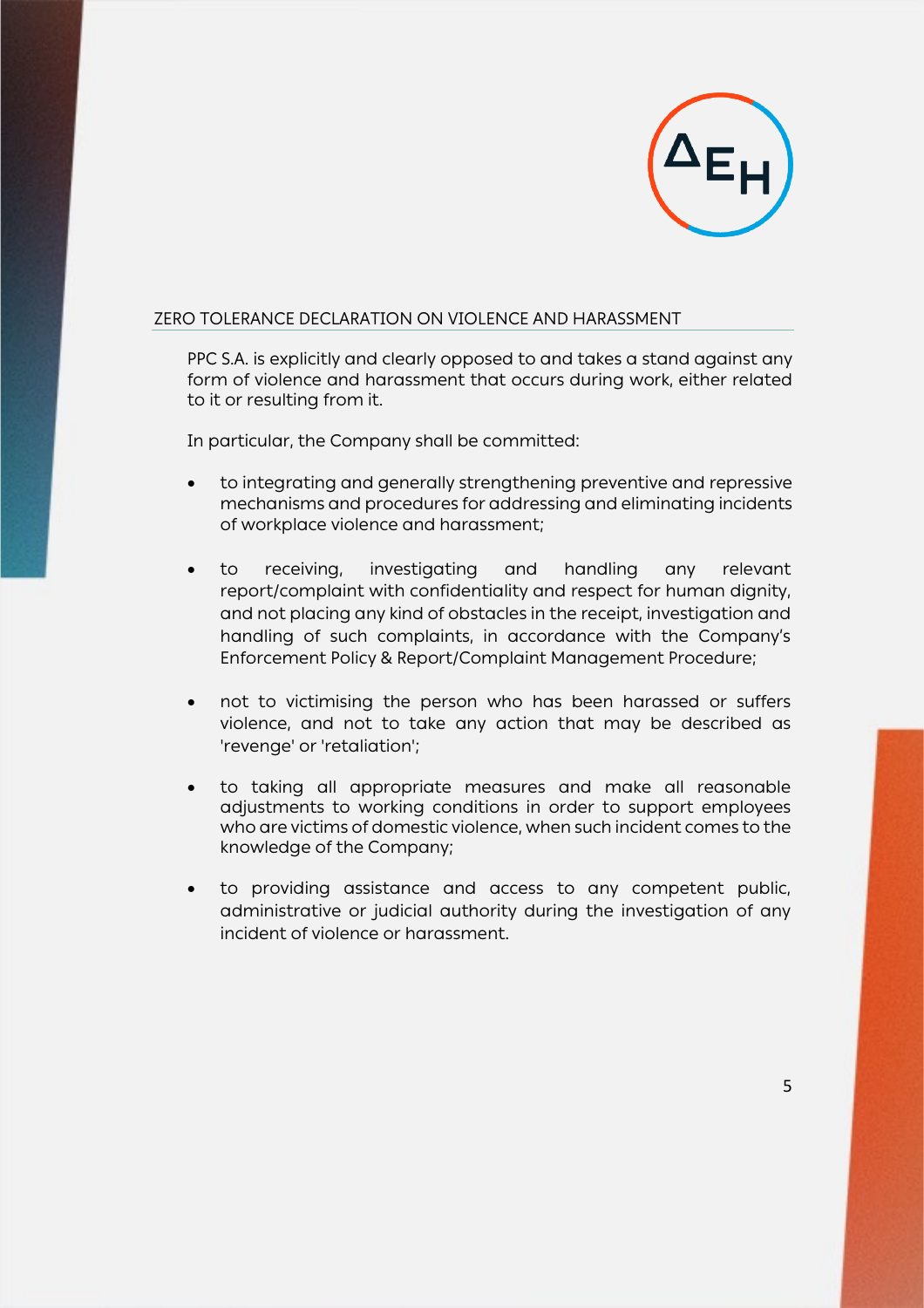

In addition, employees or any third party related to them in any way shall not be allowed to take retaliatory action against another employee or third party who objects to any kind of violence or harassment, files a complaint, testifies, assists or participates in any incident investigation process.

### <span id="page-5-0"></span>MEASURES FOR PREVENTING AND COMBATTING INCIDENTS OF VIOLENCE AND HARASSMENT

In order to ensure an accessible, safe and friendly working environment, the Company shall be committed to guide, train and raise awareness among its personnel regarding incidents of workplace violence and harassment, by adopting the following prevention and response measures and mechanisms:

- Providing all managers and employees with information by all appropriate means and training;
- Encouraging employees and any third party related in any way with the Company to report/file a complaint for any incidents of violence and harassment in the workplace that they may witness;
- Identifying fields and specialties where employees are most exposed to incidents of violence and harassment;
- Establishing an internal mechanism to disclose/report and investigate incidents of violence and harassment;
- Designating a contact person (liaison) responsible for guiding and informing employees on the prevention and response to violence and harassment. For this purpose, the Company has established the Psychological Support Section, coming under the Occupational Health Unit of the Occupational Health & Safety Department, which consists of a network of psychiatrists, psychologists and social workers.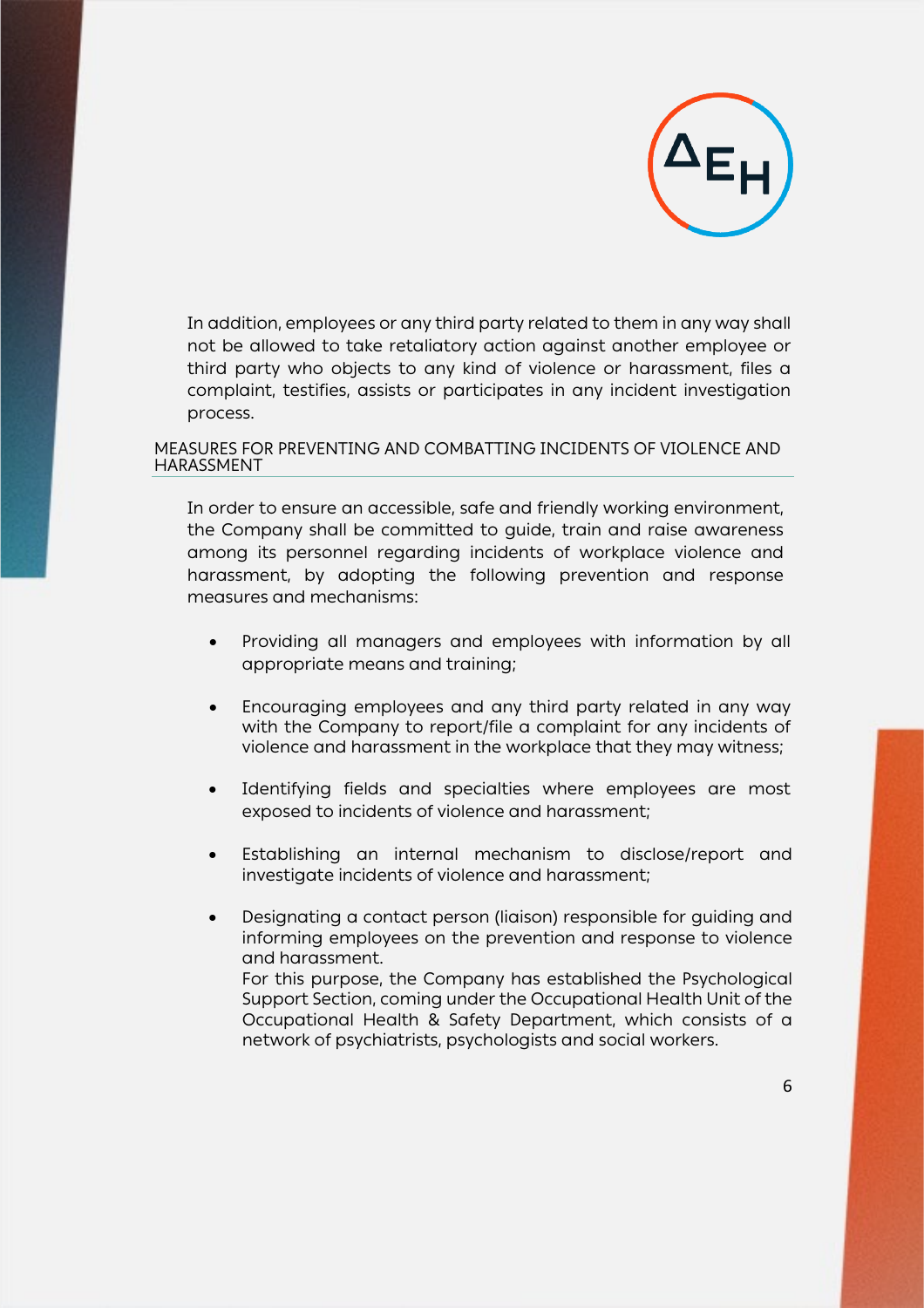

Reports/complaints of incidents of violence and harassment shall be received in accordance with the Company's Enforcement Policy & Report/Complaint Management Procedure and shall be investigated promptly and thoroughly. Following the reporting of an incident or the filing of a complaint by a Company's employee and in order to ensure a healthy work environment, the Company shall take all necessary and appropriate protection measures to ensure that similar incidents or conducts will not be repeated in the future.

These measures may include, but are not limited to, verbal warning, change of job position, working hours, workplace or manner of performing work, disciplinary action, termination of the employment contract of the employee who engaged in violent or harassing behaviour or of the cooperation agreement, as well as legal action.

Any employee who suffers an incident of violence or harassment shall have the right to leave the workplace for a reasonable period of time, without deprivation of salary or other adverse consequence, if in his/her reasonable belief there is an imminent serious risk to his/her life, health or safety, especially when the Head is the perpetrator of such behaviour or when the necessary appropriate measures to eliminate violence and harassment incidents have not been taken. In such a case, the employee concerned shall inform his/her service unit in writing in advance, stating the reasons that justify his/her belief that there is an imminent serious risk to his/her life, health or safety. If the risk does not exist or has ceased to exist and the employee refuses to return to the workplace, the employer may appeal to the Labour Inspectorate to have the dispute resolved.

In any case, the affected persons shall have the right, in addition to taking legal action, to appeal directly to the Hellenic Labour Inspectorate (SEPE) and the Ombudsman, which are the competent bodies for resolving disputes linked to workplace violence and harassment.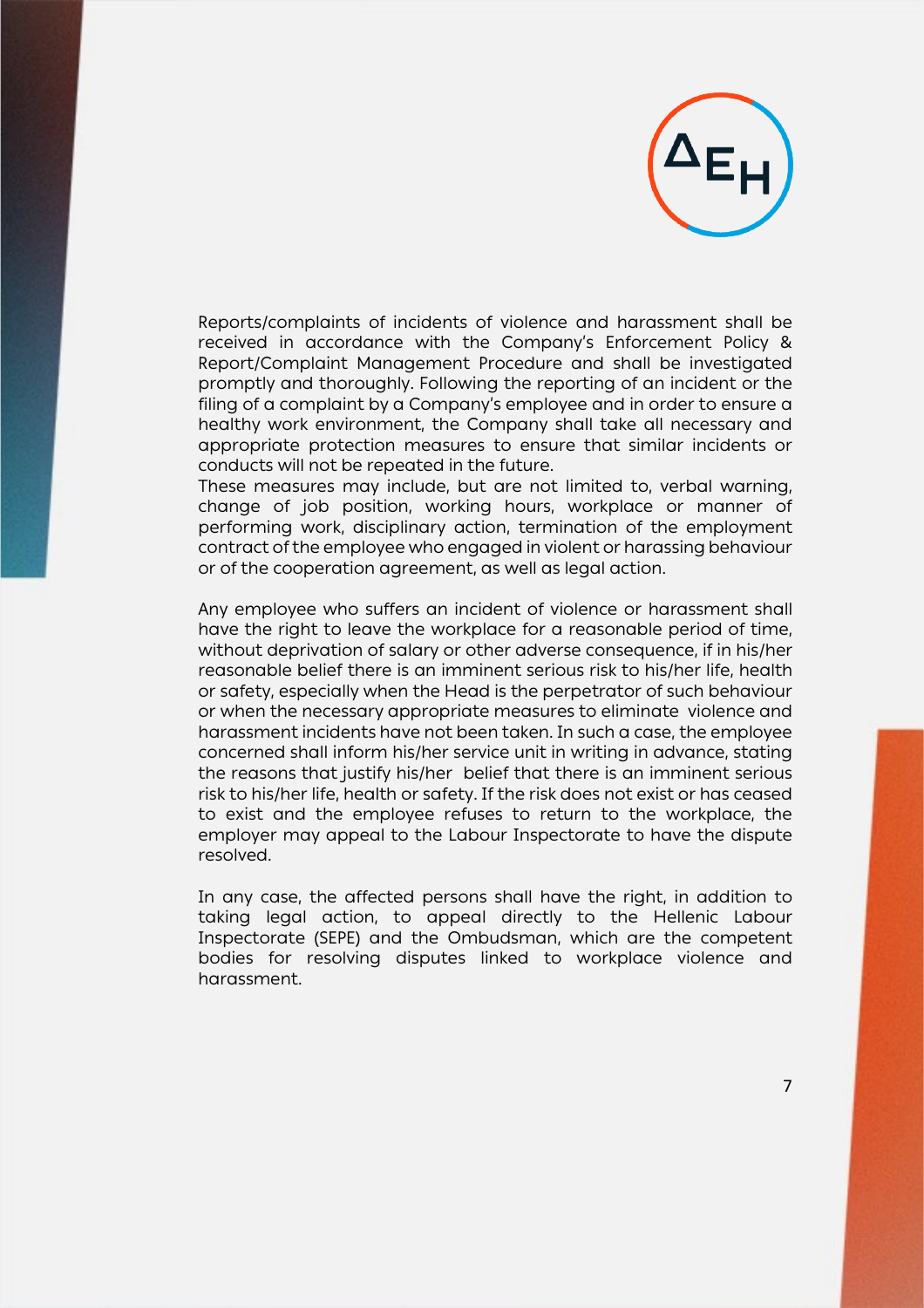

### <span id="page-7-0"></span>CONFIDENTIALITY AND NON-DISCLOSURE

In the process of handling complaints and disclosures of incidents of violence and harassment, the terms of confidentiality and non-disclosure in respect of both the complainant and the respondent shall be strictly observed. Furthermore, with regard to the content of the complaint, as well as any information that could lead to the identification of the person disclosed or directly reported, strict confidentiality shall be maintained.

The way in which the protection of information and access of the person responsible for the investigation of each reported incident of workplace violence and harassment is ensured, shall be mentioned in detail in the Company's Enforcement Policy & Report/Complaint Management Procedure.

#### <span id="page-7-1"></span>FINAL PROVISIONS

The Compliance Department, in cooperation with the competent Departments of the Human Resources & Organisation Division of the Company, shall act as the competent internal body for the Policy, entrusted with competences that include:

(a) follow-up of the implementation of the policy,

(b) evaluation of its effectiveness,

(c) submission of recommendations on measures deemed necessary to improve and strengthen the protection of victims of workplace violence and harassment.

(d) recommending amendments to the present policy, including its adaptation to any recent provisions of the applicable legislation.

This Anti-Violence and Anti-Harassment Policy shall enter into force upon its approval by the Board of Directors of the Company. The full text shall be permanently available in a conspicuous place on the Company΄s premises and shall also be posted on the Company's website.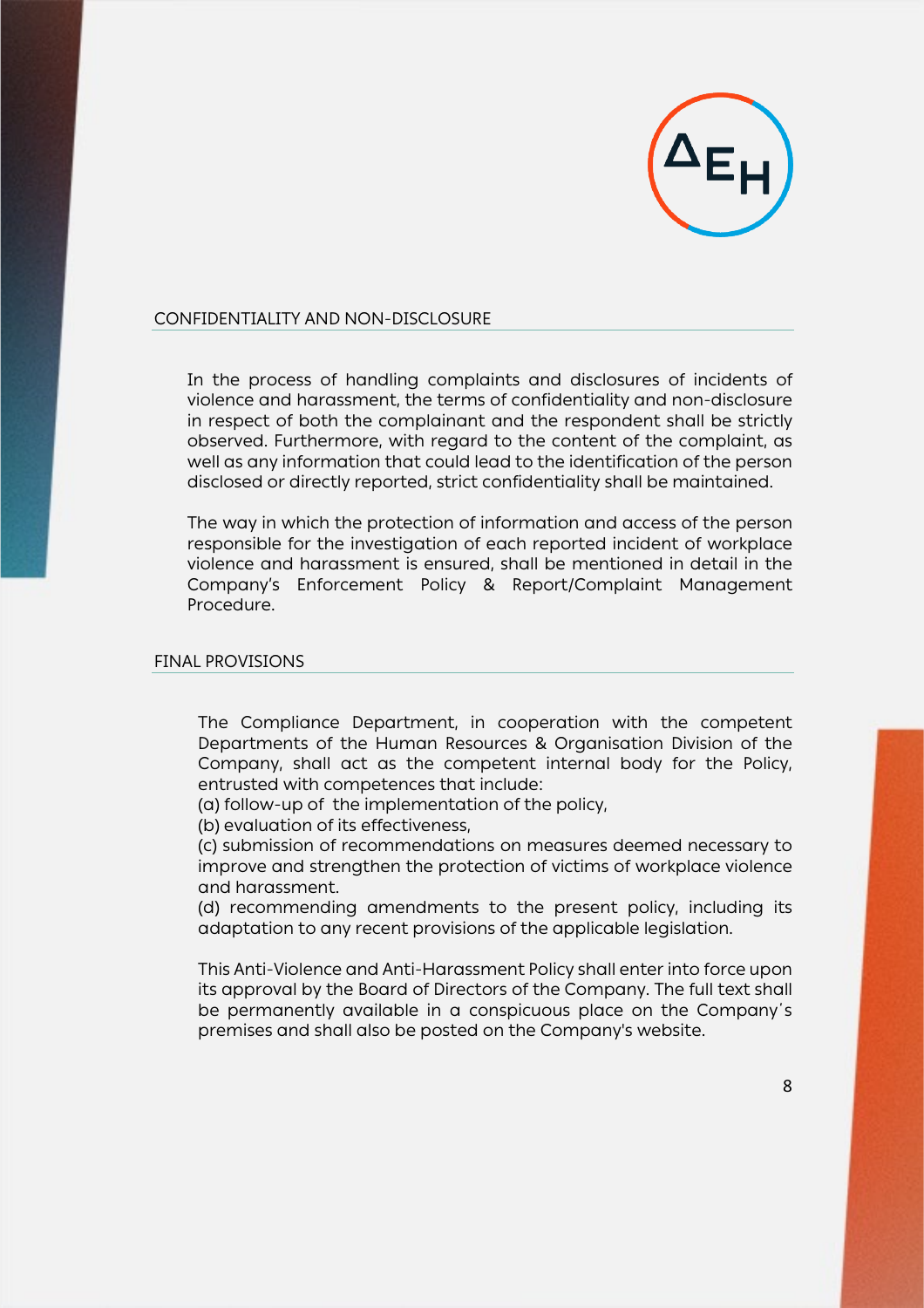

### <span id="page-8-0"></span>ANNEX 1

### <span id="page-8-1"></span>EXAMPLES OF HARASSMENT AND VIOLENCE:

- Circulating offensive or obscene material (hard copy or electronic).
- Mocking, obscene, or sexually or racially offensive comments against minority groups.
- Using offensive language, describing or making fun of persons with disability.
- Comments on appearance or character that may cause embarrassment or shame.
- Sending unsolicited messages with sexual or threatening or offensive content via SMS, e-mail, social media, fax, letter, telephone.
- Offensive and intrusive questions about family status, personal life, health, sexual interests or preferences and similar questions about race or nationality, including cultural identity and religion.
- Unwelcome, sexual gestures or persistent propositions for intimate, nonwork-related meetings.
- Sexual advances using the threat (direct/indirect) that any refusal will affect career development or recruitment.
- Obscene gestures, touching and any kind of unwanted physical contact.
- Spreading malicious comments or insults (especially due to discrimination on the grounds of age, race, health, gender reassignment, type of marriage, civil partnership, pregnancy and maternity, sex, any kind of disability, sexual preferences, religion or beliefs).
- Verbal or gestural threats, such as yelling or cursing in public or in private – to personnel or colleagues.